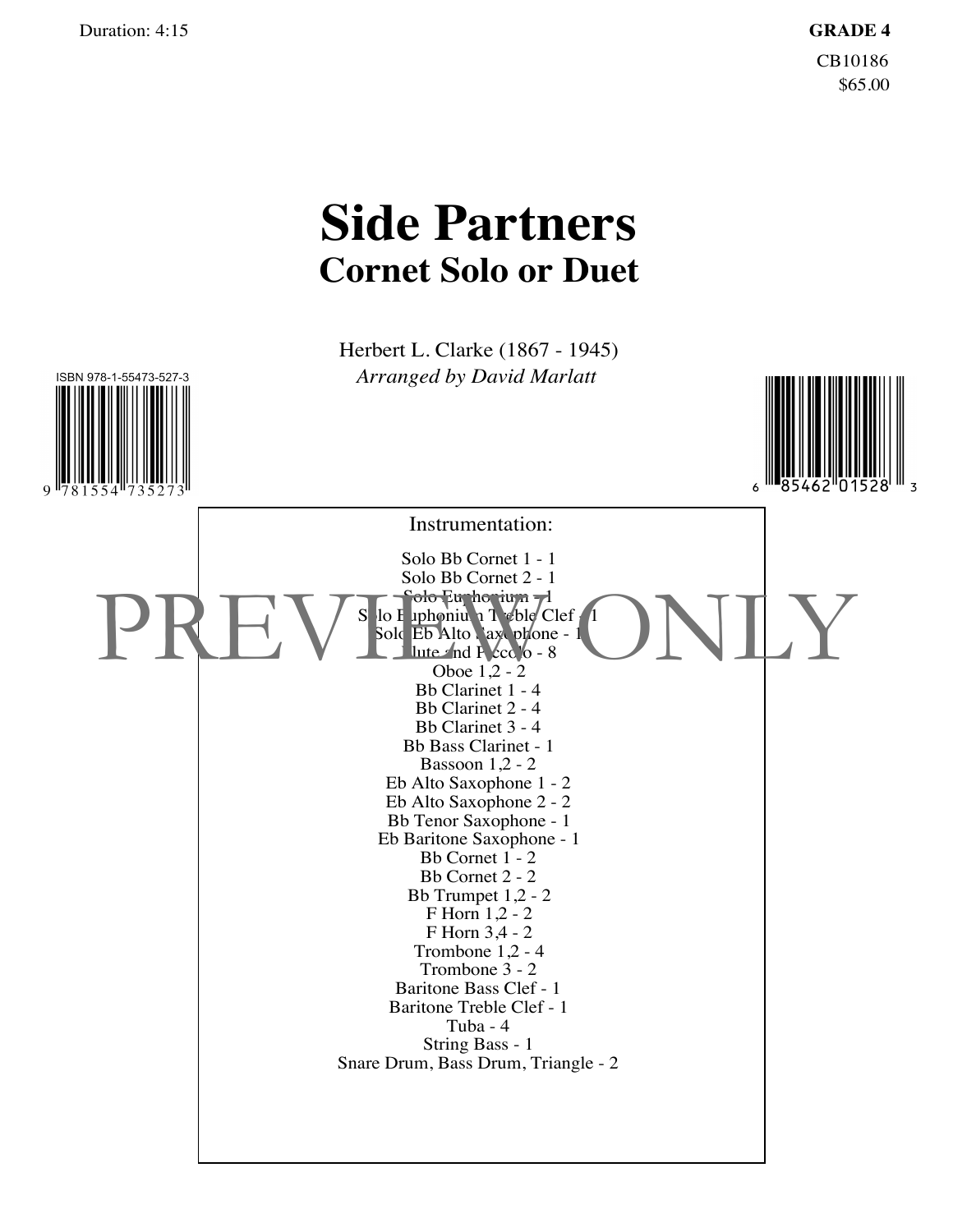

## Side Partners Cornet Solo or Duet

## *Arranged by David Marlatt* Herbert L. Clarke

Herbert Lincoln Clarke is the most famous cornet soloist of the traveling concert band era (late 1880's -1920's). Clarke taught himself to play the cornet using the Arban's book, and also became a talented violinist and violist. Herbert L. Clarke traveled over 800,000 miles during 34 concert tours throughout the United States and 14 different countries. He was a featured soloist at all of the "World's Fairs" including Chicago, Atlanta, Paris, Buffalo, New York, Glasgow (Scotland), Saint Louis and the Panama Exhibition in San Francisco. He performed over 6,000 cornet solos, performing 473 in one season alone. Beginning in 1904 he made more recordings than any other cornet soloist of the period, most of which are still available.

As a composer and writer he composed over 50 cornet solos, over 50 marches and 10 overtures for band, penned numerous journal articles (A Cornet Playing Pilgrim's Progress was a series of 24 articles.), a short autobiography, and 3 volumes of cornet studies. The 3 books, Elementary Studies, Technical Studies, and Characteristic Studies for the cornet are still in use today. Clarke wrote *Side Partners* as a duet for cornet and euphonium. He also performed it as a solo and as a duet with another cornet player. There are records and recordings of performances with various accompaniments including piano, concert band, brass band and orchestra.



## **www.enpmusic.com**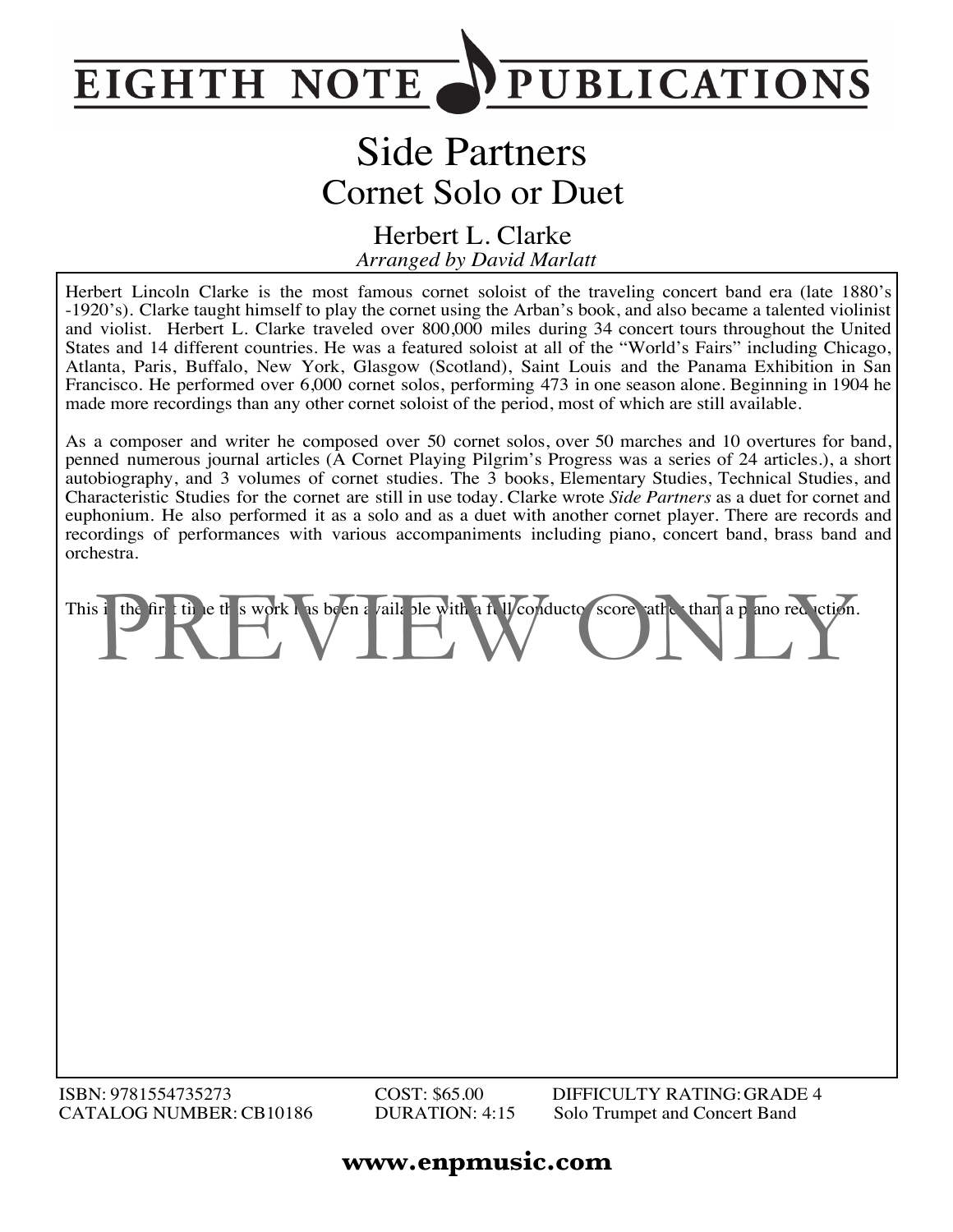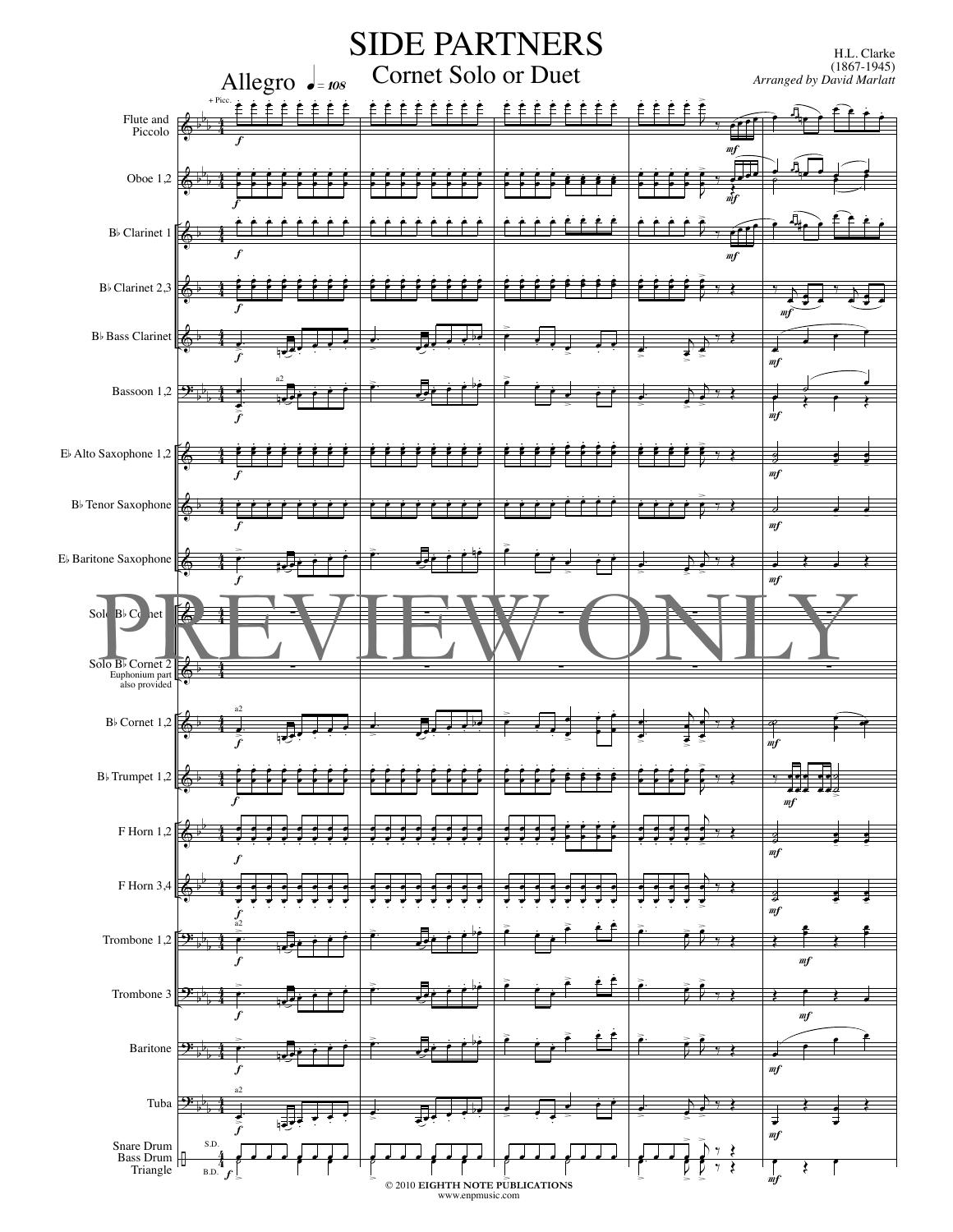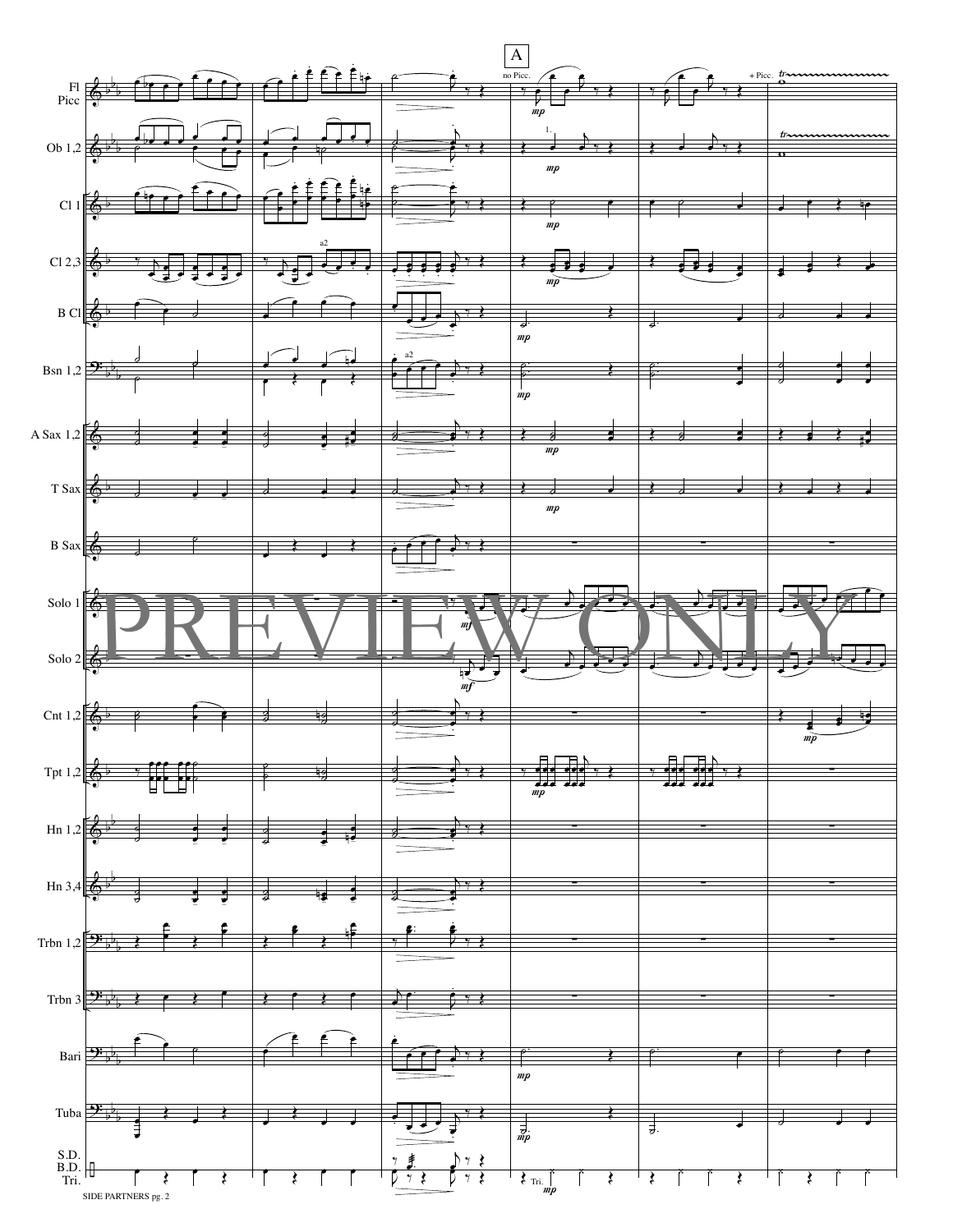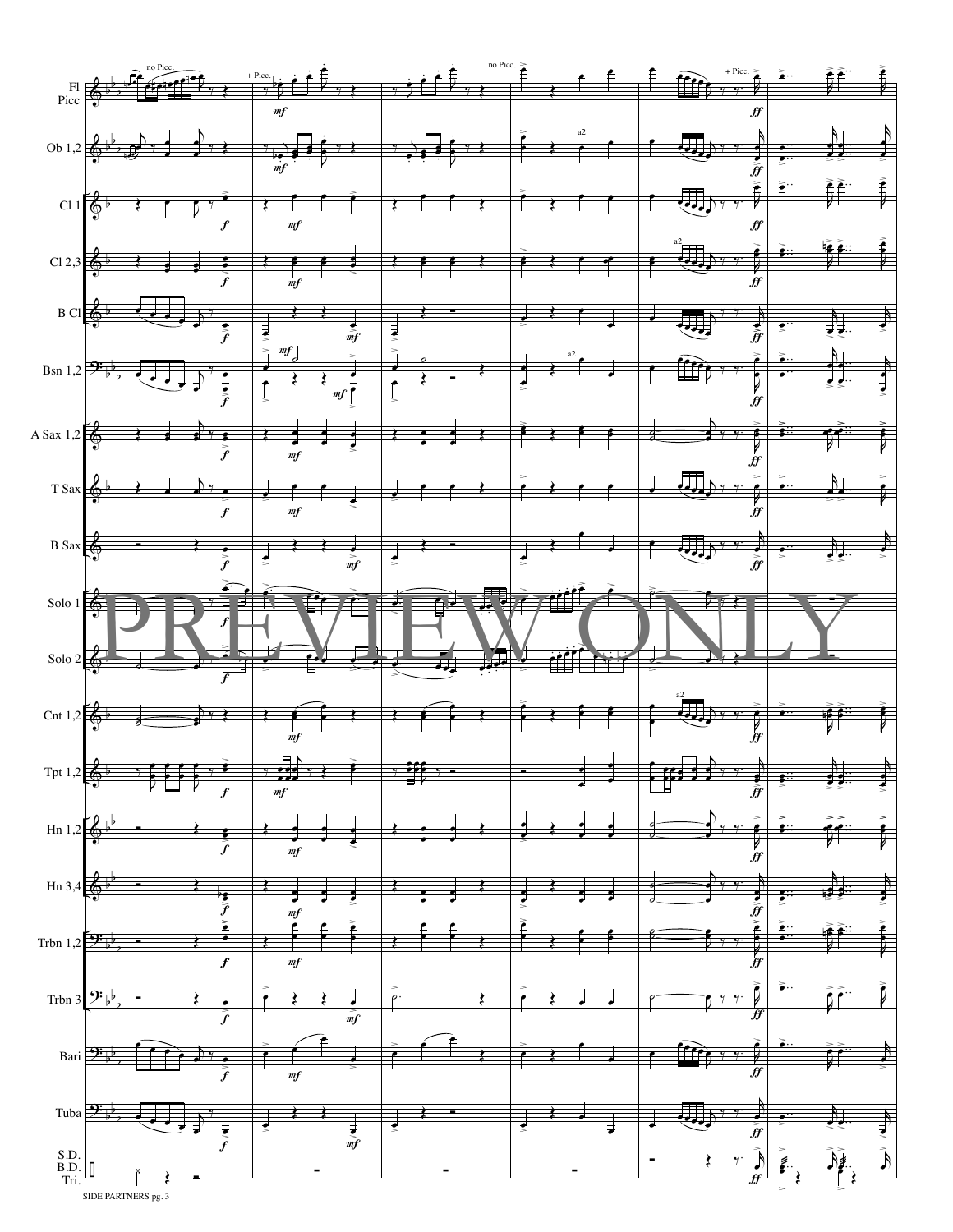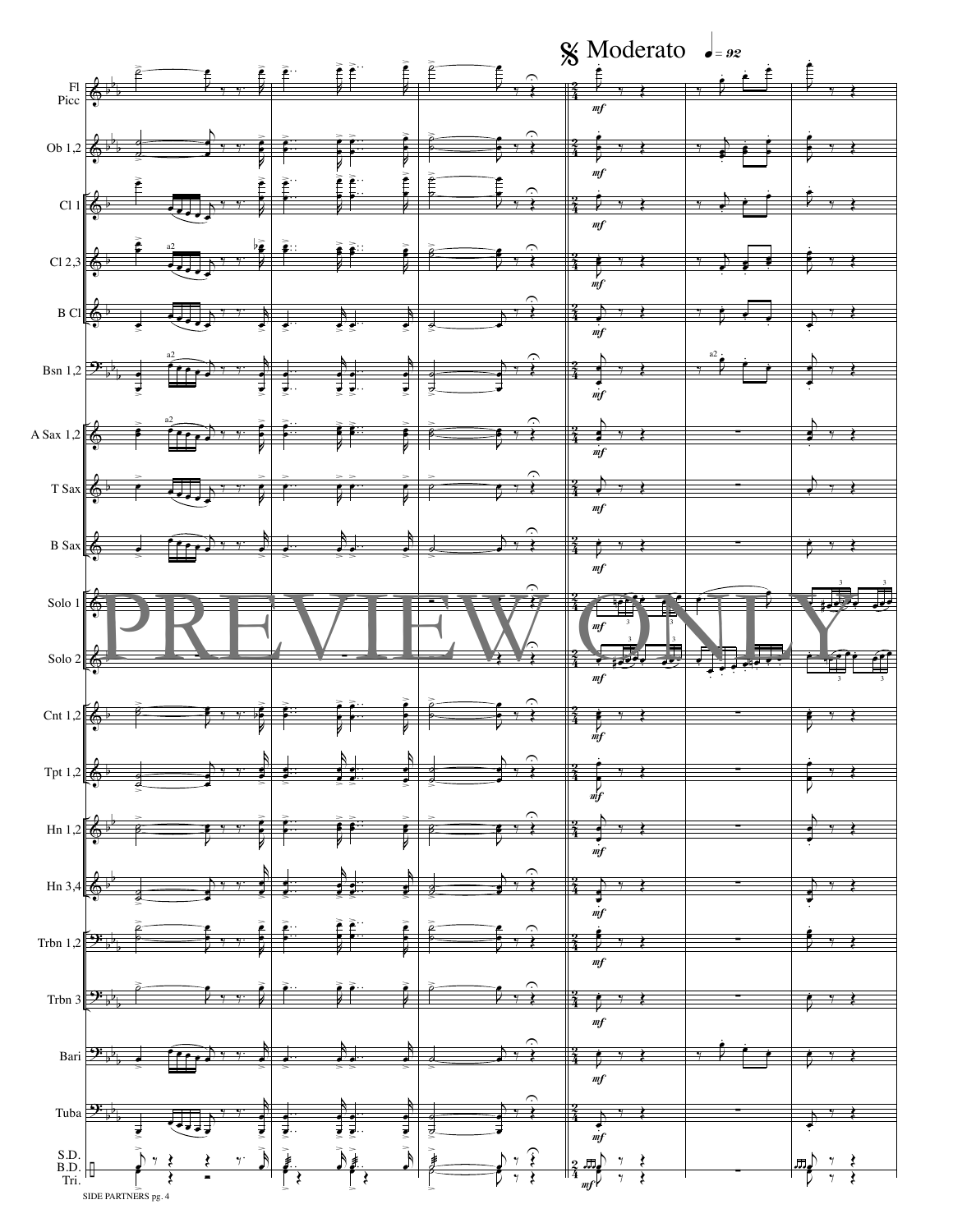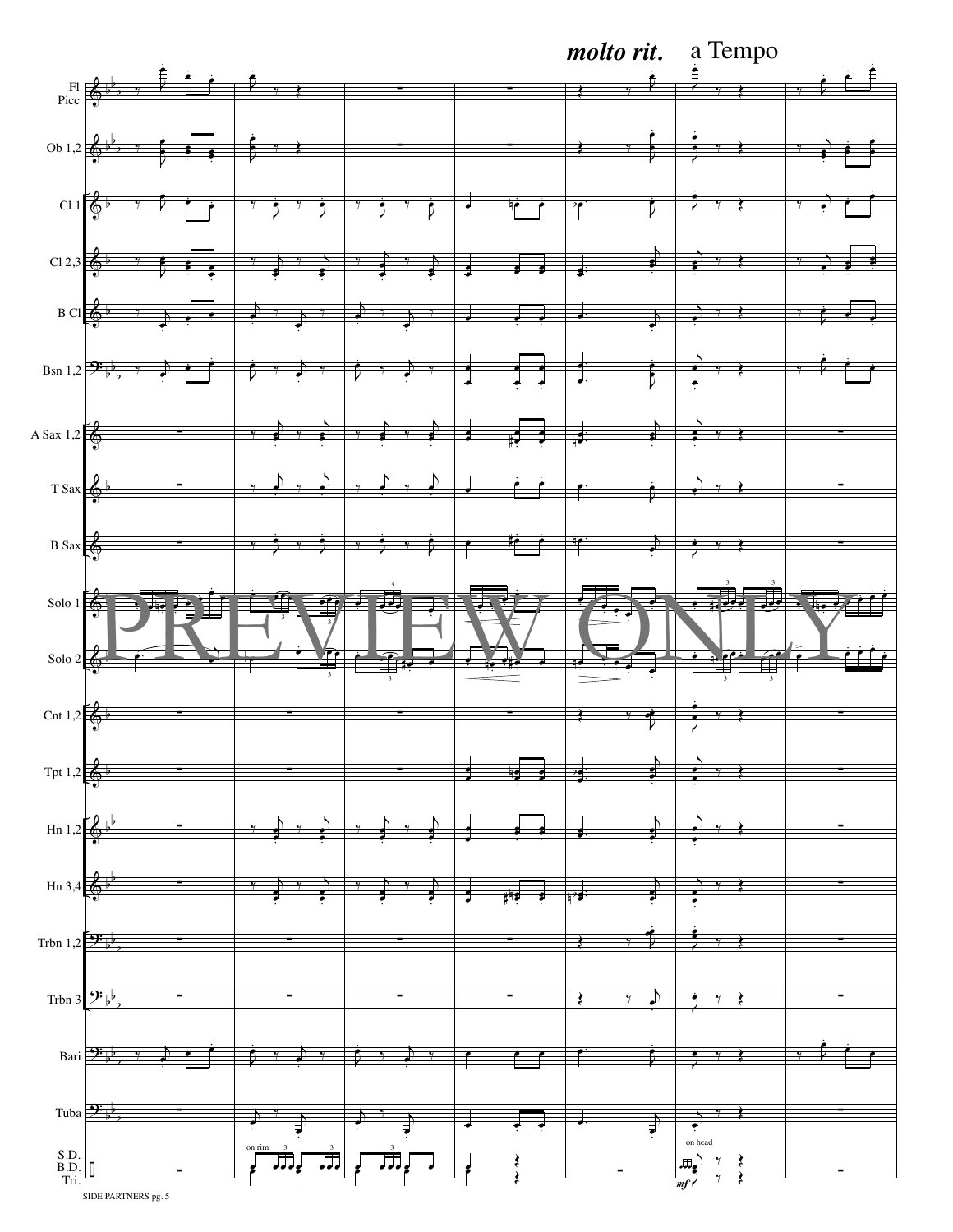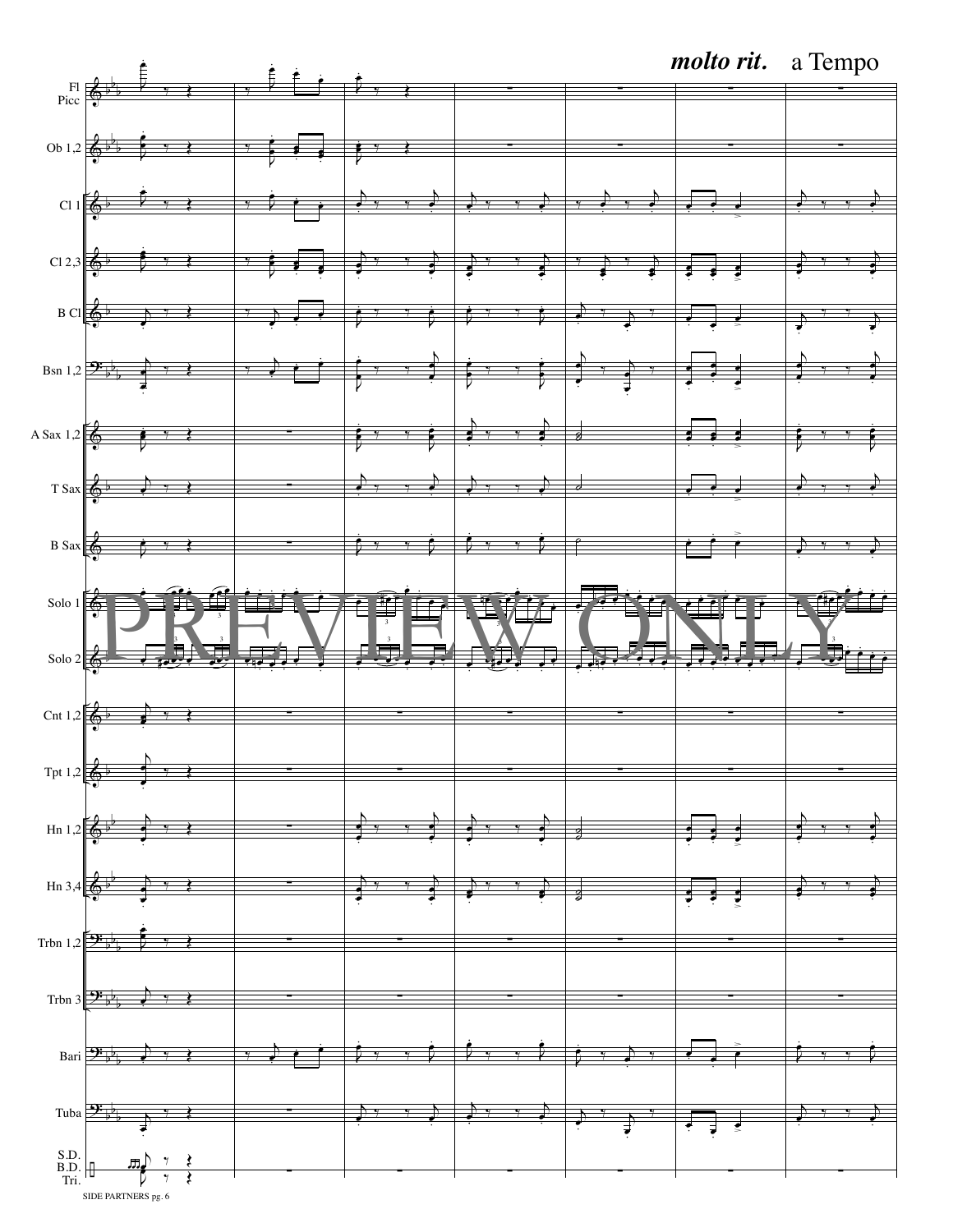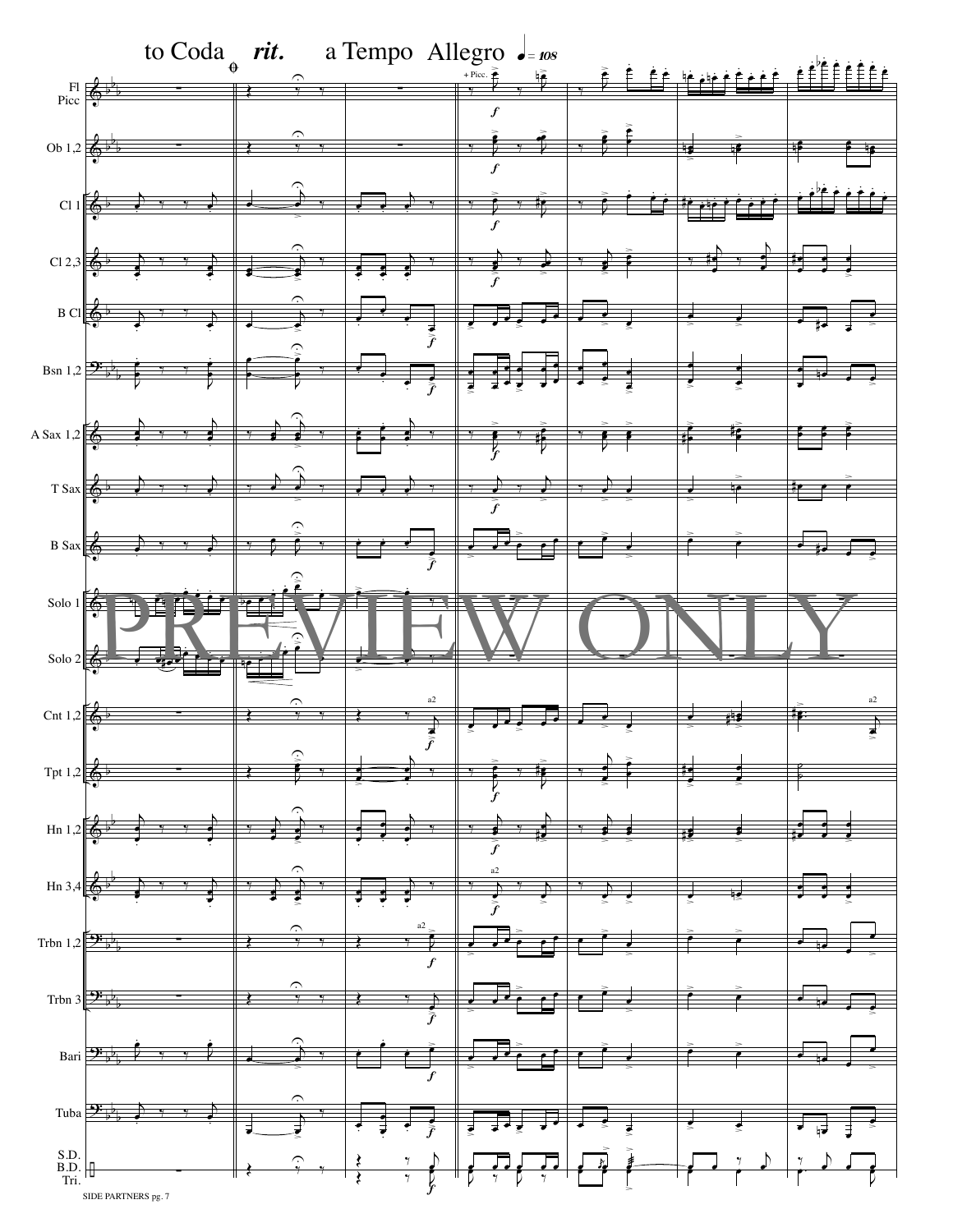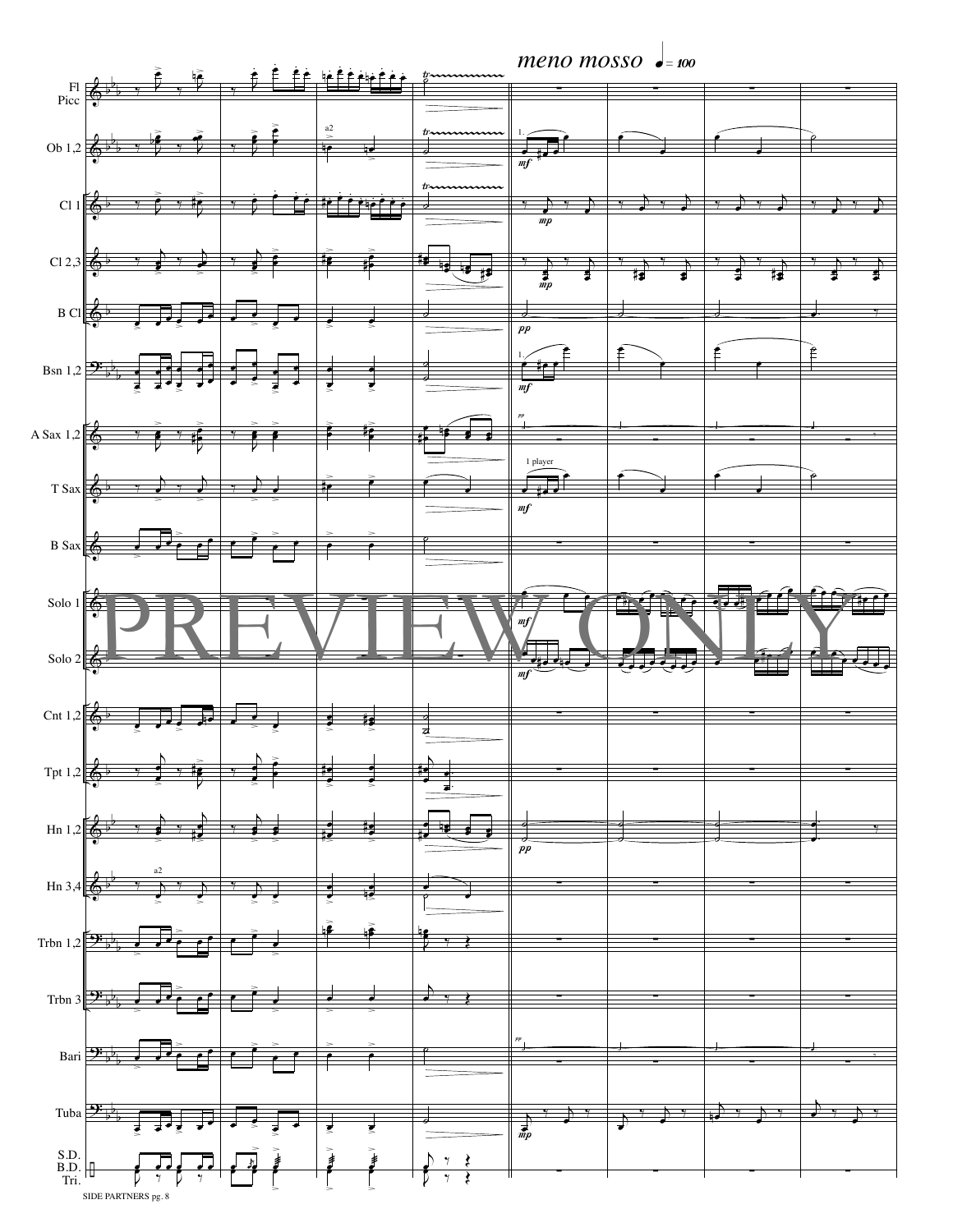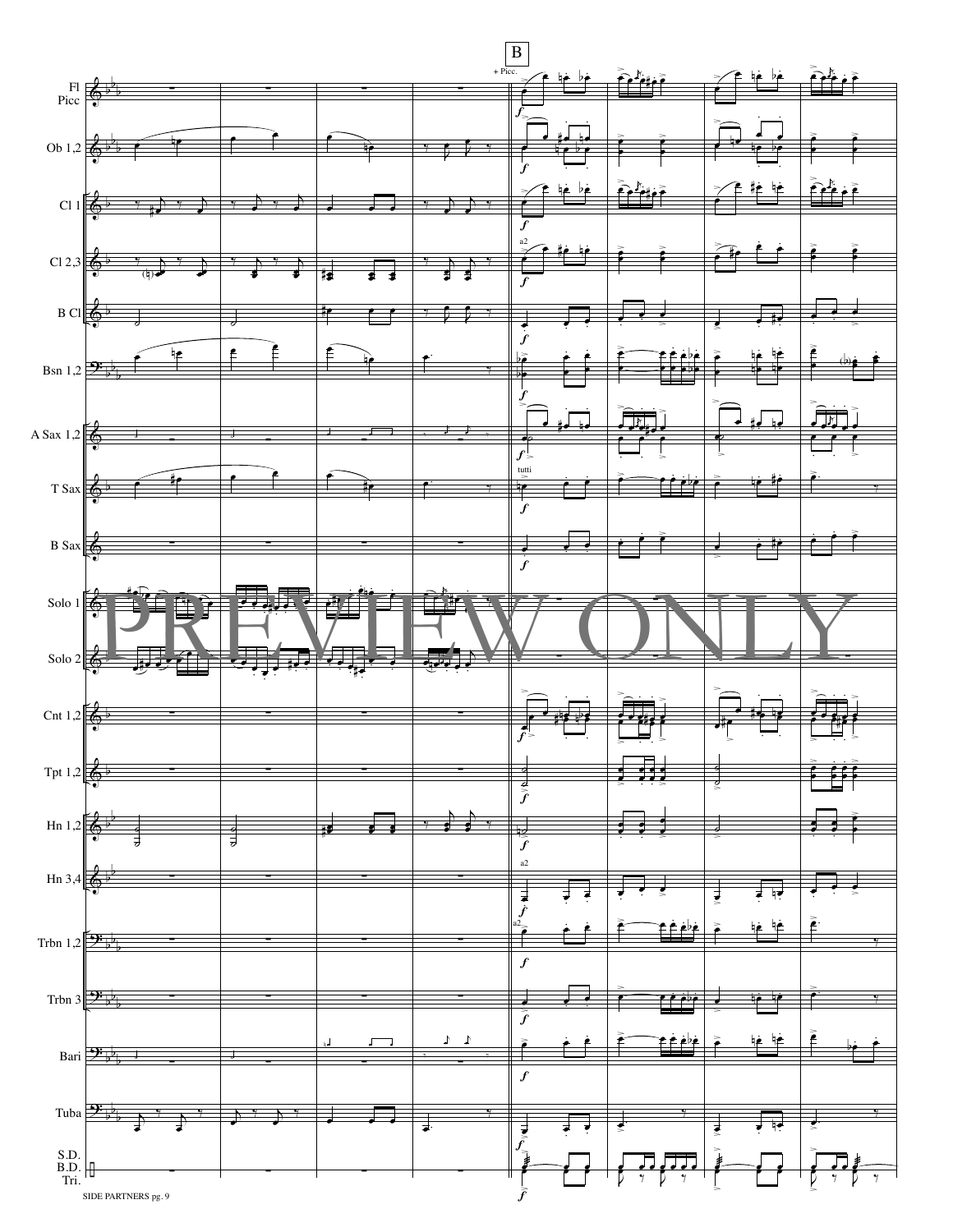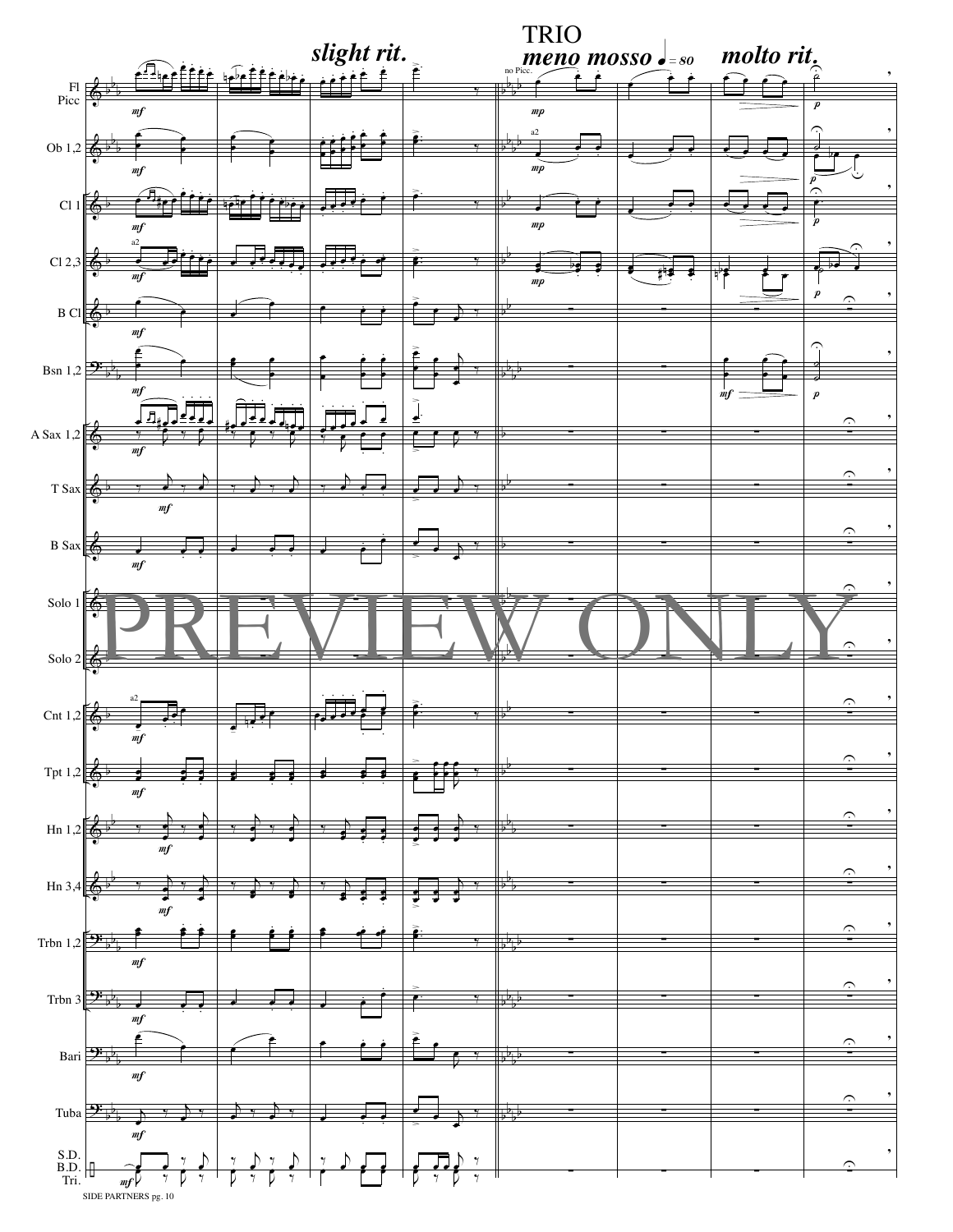

SIDE PARTNERS pg. 11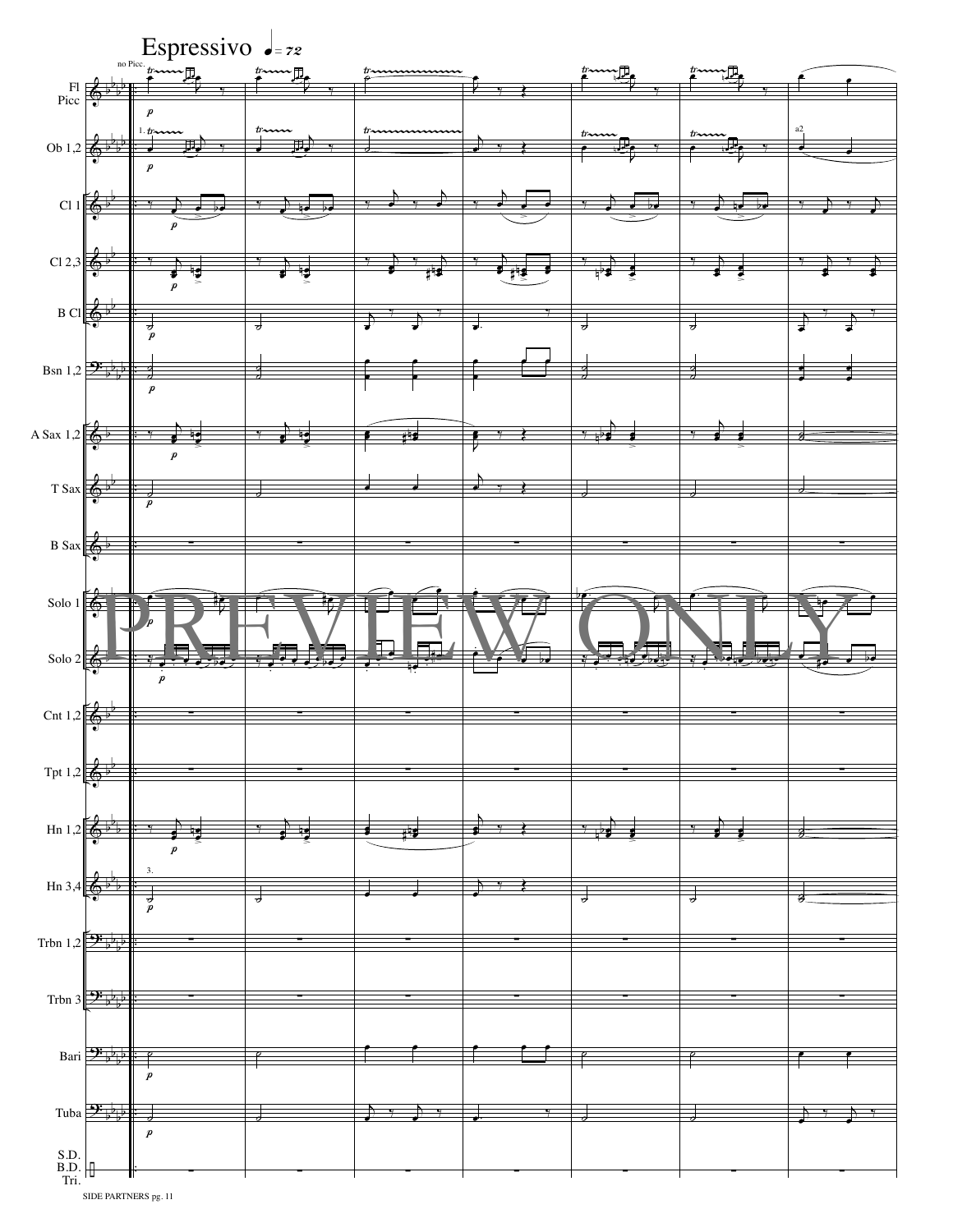

SIDE PARTNERS pg. 12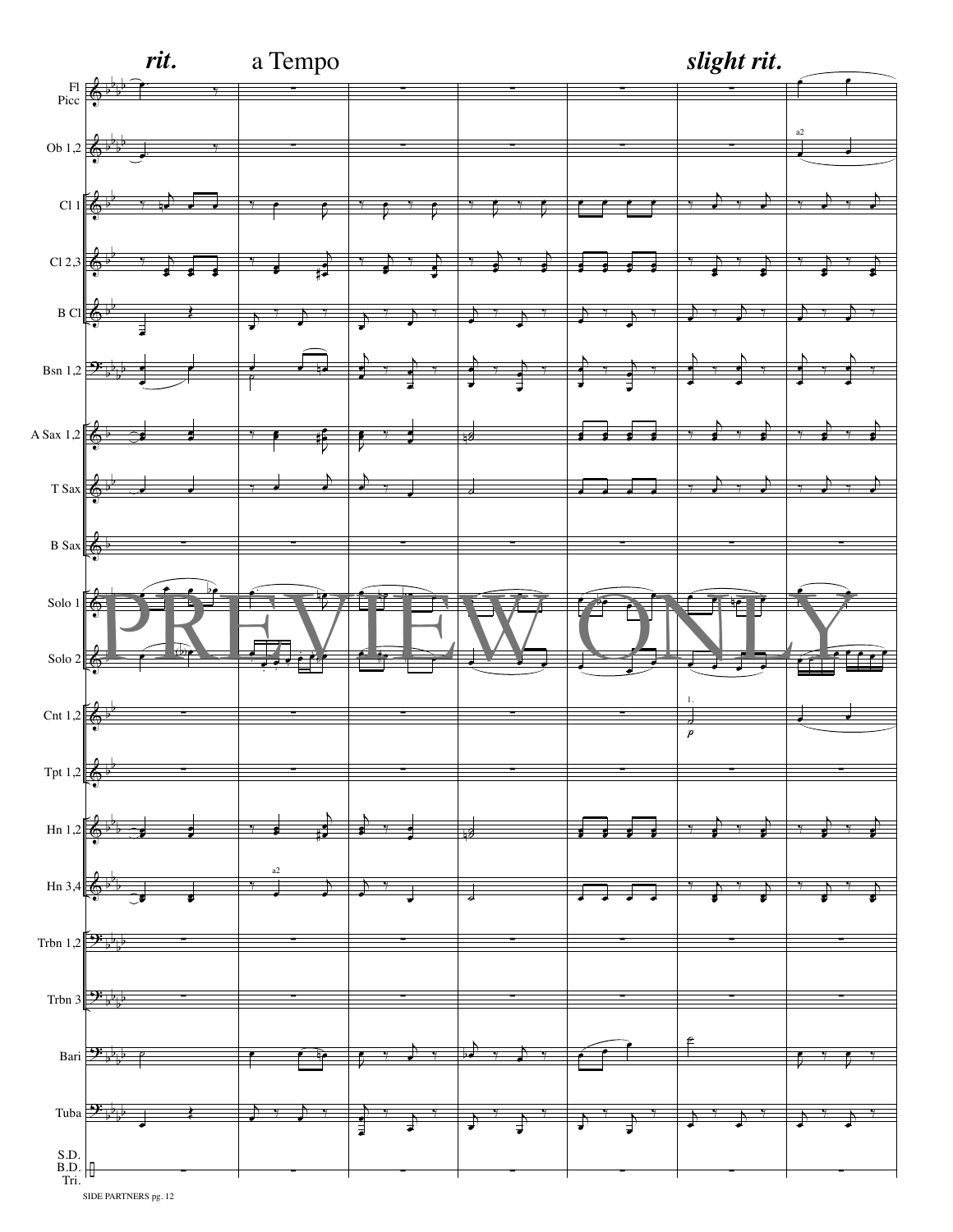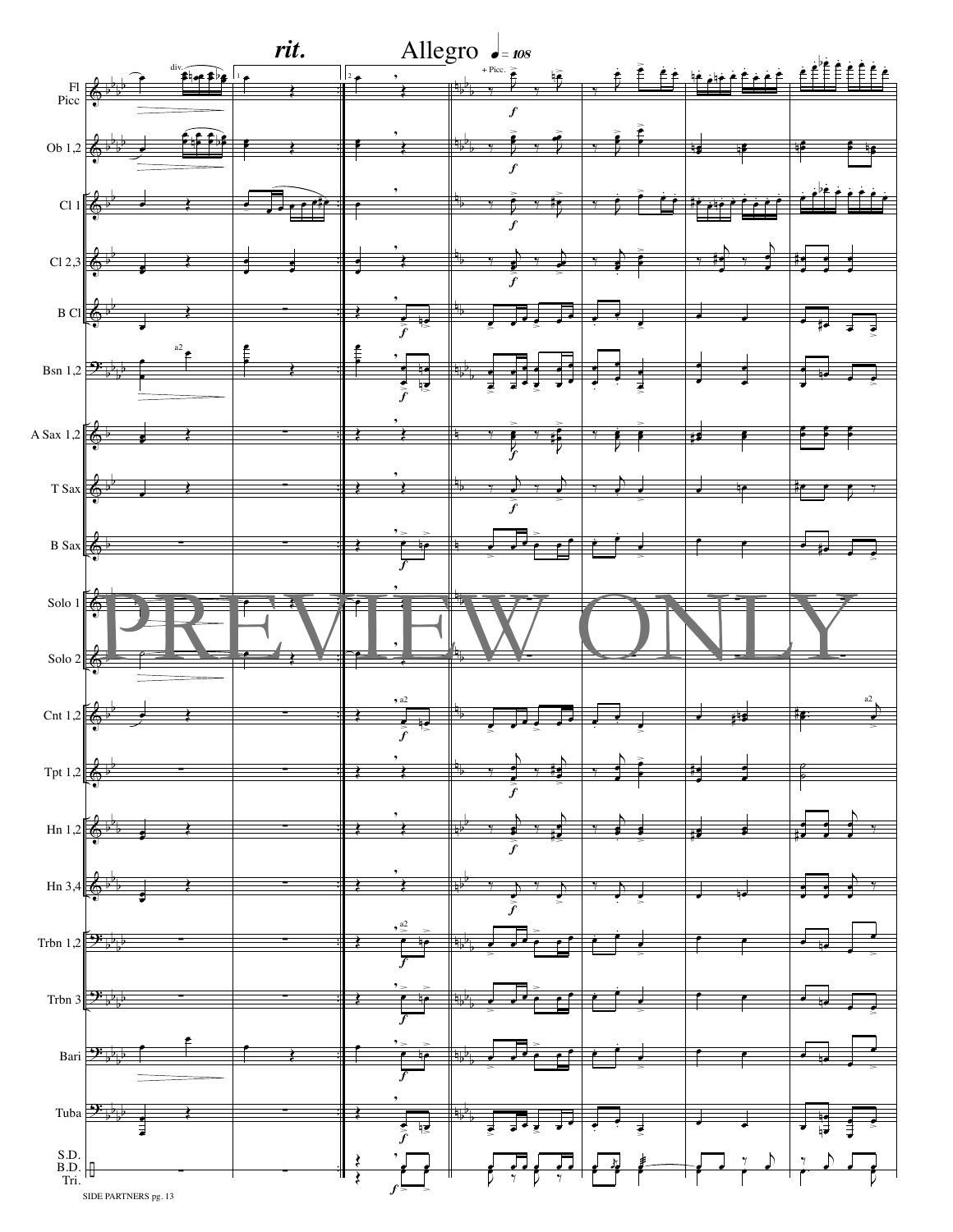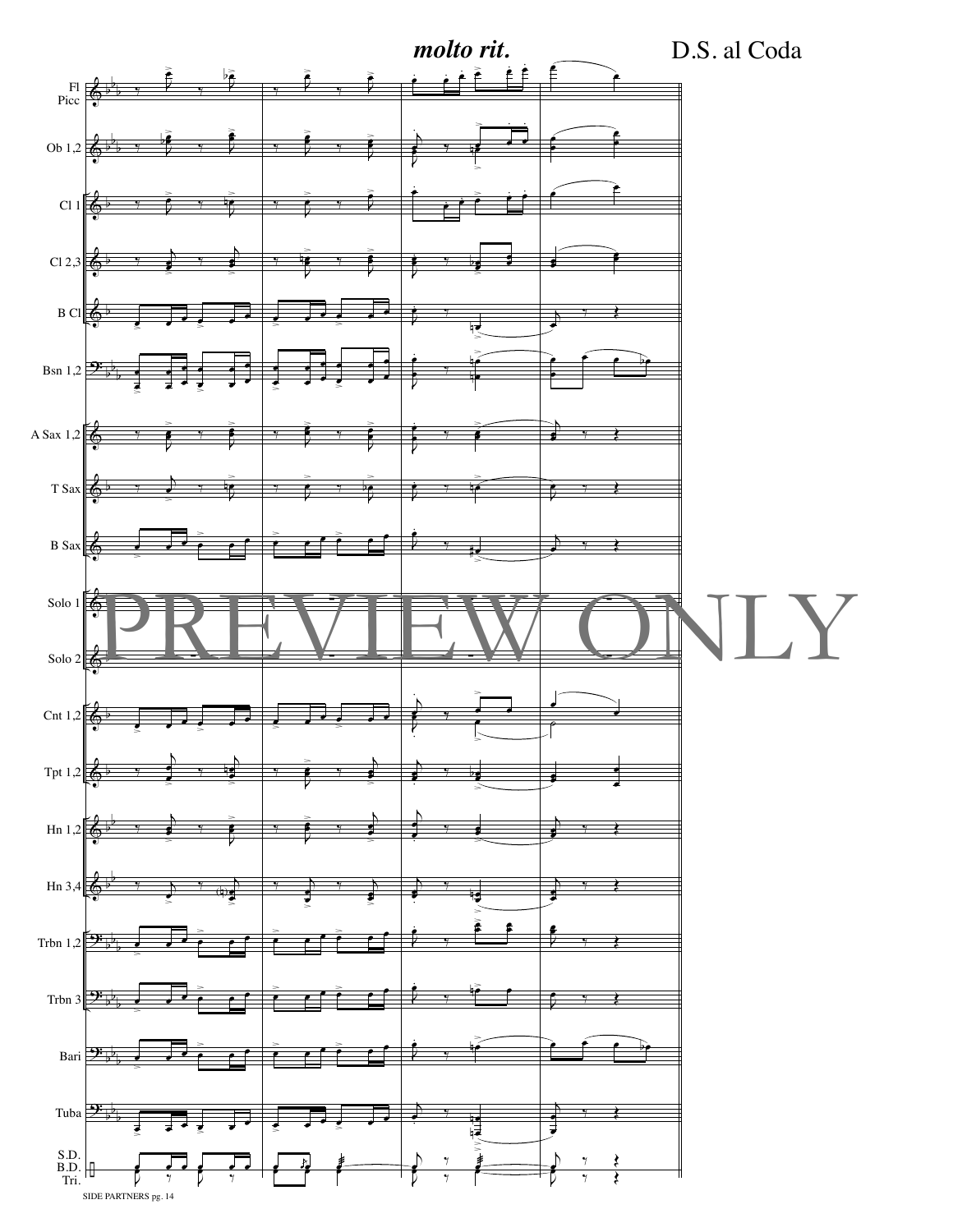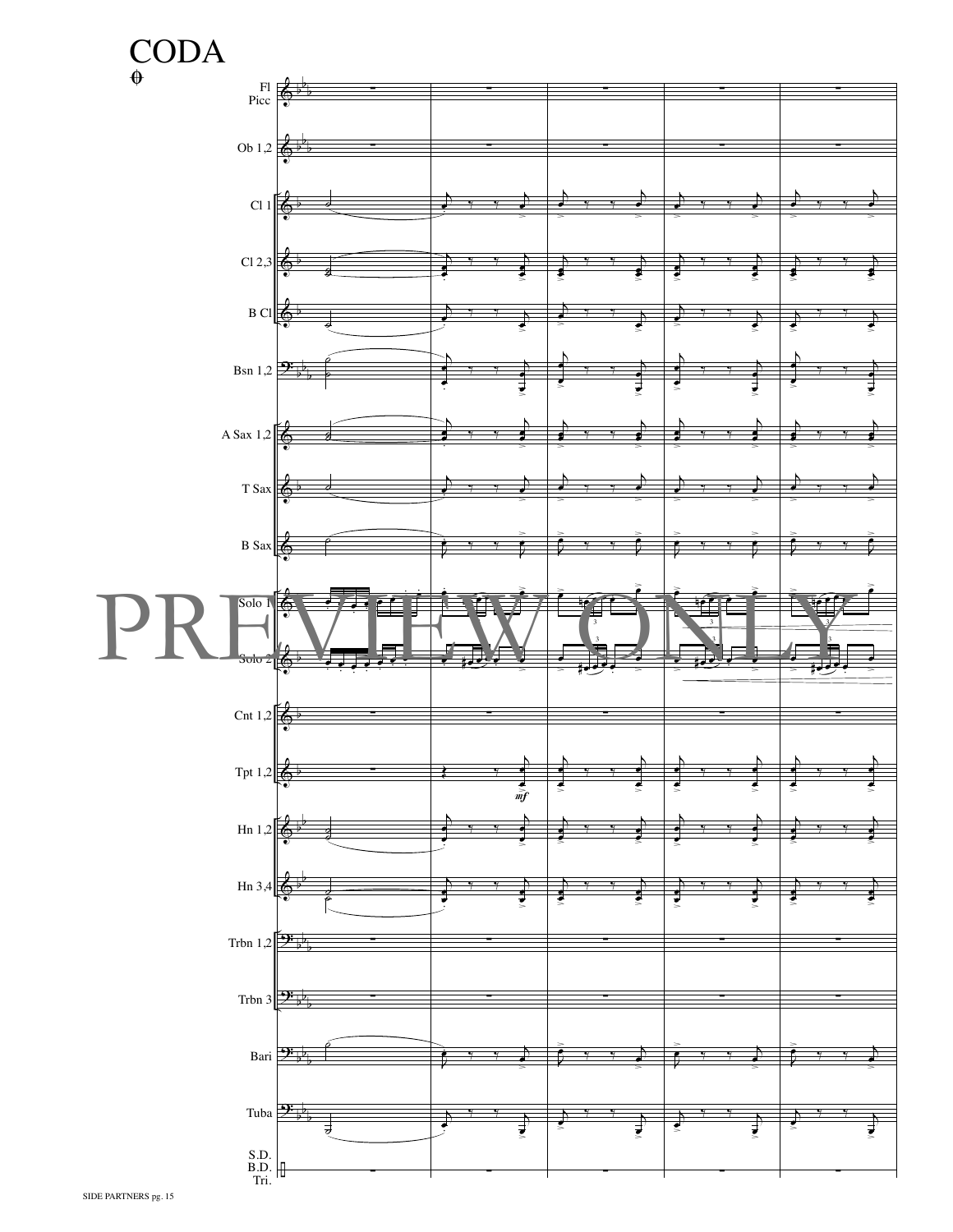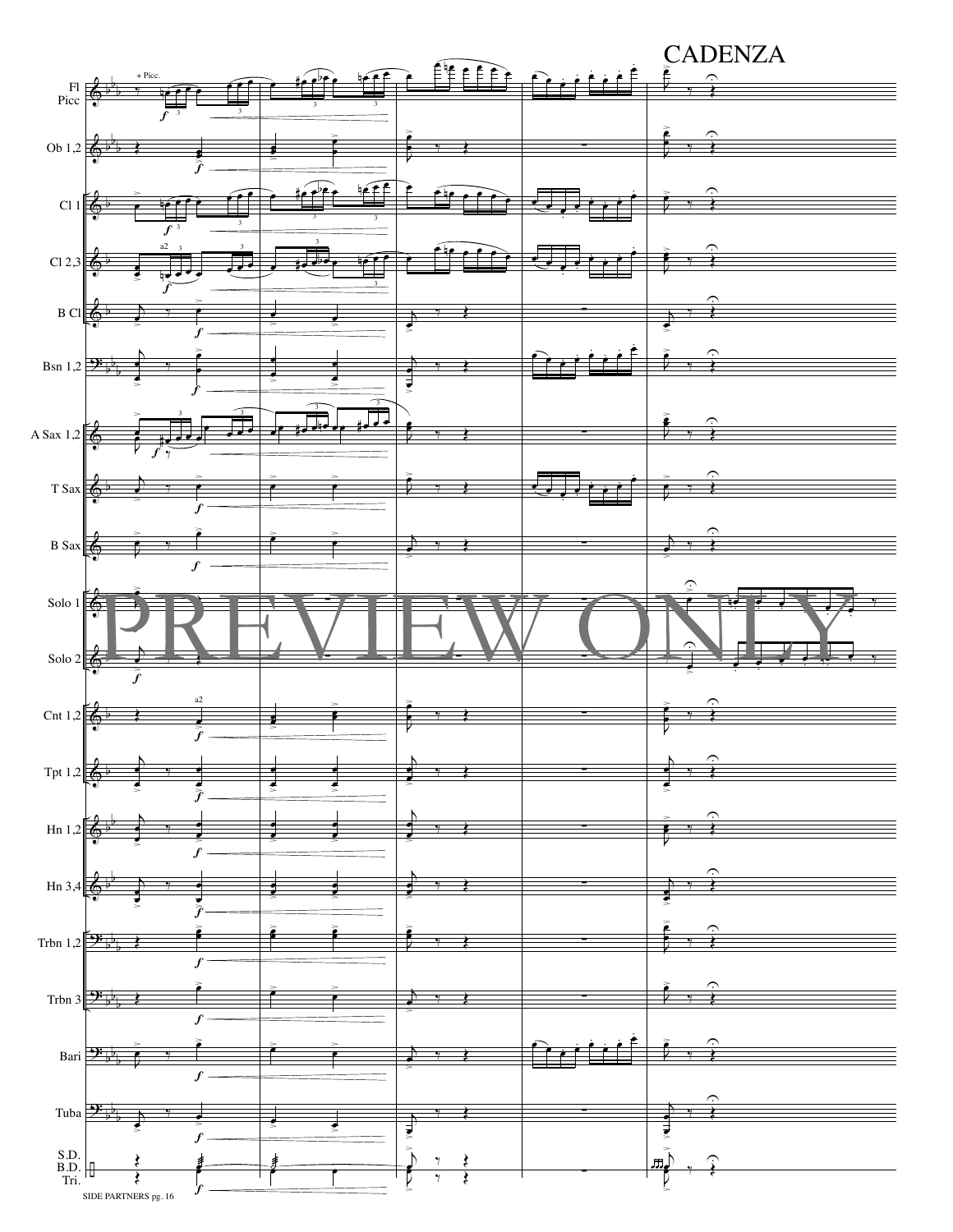